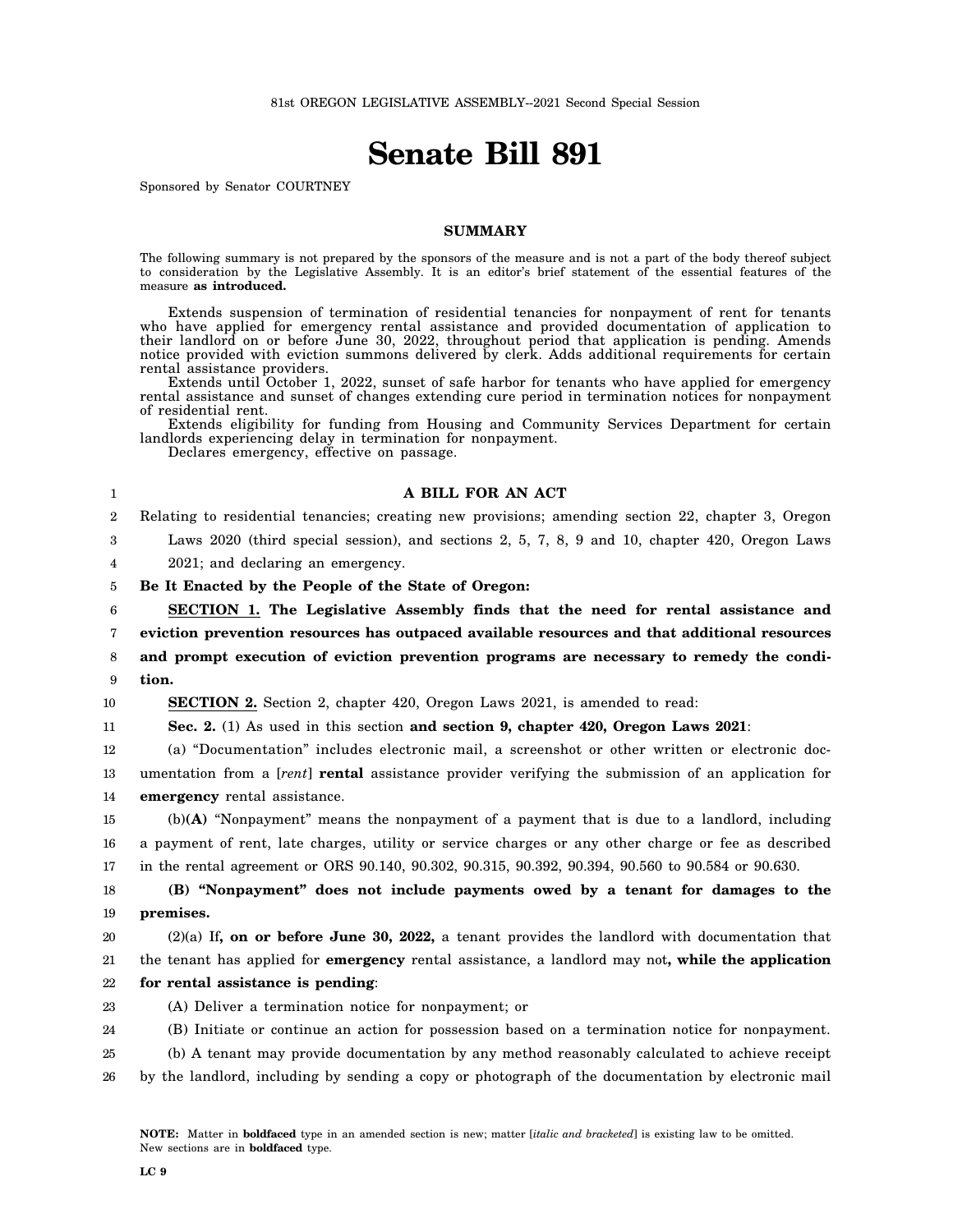1 2 3 4 5 6 7 8 9 10 11 12 13 14 15 16 17 18 19 20 21 22 23 24 25 26 27 28 29 30 31 32 33 34 35 36 37 38 39 40 41 42 43 44 45 or text message. (c) If [*60 days have passed since the tenant provided documentation under this subsection:*] **the tenant's application is no longer pending:** (A) A landlord may deliver to the tenant a new termination notice for nonpayment, to which this section does not apply, without providing the notice under subsection (4) of this section; or (B) If a claim for possession was postponed under subsection (5)(b) of this section, **upon notice from either party that the application is no longer pending,** the court shall promptly set the matter for [*trial.*] **a first appearance as described in ORS 105.137.** (3) Except as provided in subsection  $(2)(c)(A)$  of this section, a landlord shall deliver the notice described in subsection (4) of this section along with: (a) Any notice of termination for nonpayment; and (b) Any summons for a complaint seeking possession based on nonpayment given by the landlord or service processor, including a summons delivered under ORS 105.135 (3)(b). (4) The notice required under subsection (3) of this section must be in substantially the following form: THIS IS AN IMPORTANT NOTICE ABOUT YOUR RIGHTS TO PROTECTION AGAINST EVICTION FOR NONPAYMENT. For information in Spanish, Korean, Russian, Vietnamese or Chinese, go to the Judicial Department website at www.courts.oregon.gov. [*Until February 28, 2022, if you give your landlord documentation that you have applied for rental assistance at or before your first appearance in court, you may be temporarily protected from eviction for nonpayment.*] **If you have applied for emergency rental assistance, then you may be protected from eviction for nonpayment of rent as long as your application is pending with the rental assistance provider. To qualify for this protection, no later than June 30, 2022, you must give your landlord documentation of your rental assistance application at or before your first appearance in court. The protection from eviction for nonpayment of rent applies until your application is no longer pending, but no later than September 30, 2022. Do not miss an eviction court date, even if you believe your eviction should not be moving forward.** Documentation [*may be made*] **of your application for rental assistance can be provided** by any reasonable method, including by sending a copy or photograph of the documentation **to your landlord** by electronic mail or text message. "Documentation" includes electronic mail, a screenshot or other written or electronic documentation verifying the submission of an application for **emergency** rental assistance. To apply for rental assistance **(before June 30, 2022)**, go to www.oregonrentalassistance.org, dial 211 or go to www.211info.org. To find free legal assistance for low-income Oregonians, go to www.oregonlawhelp.org.

SB 891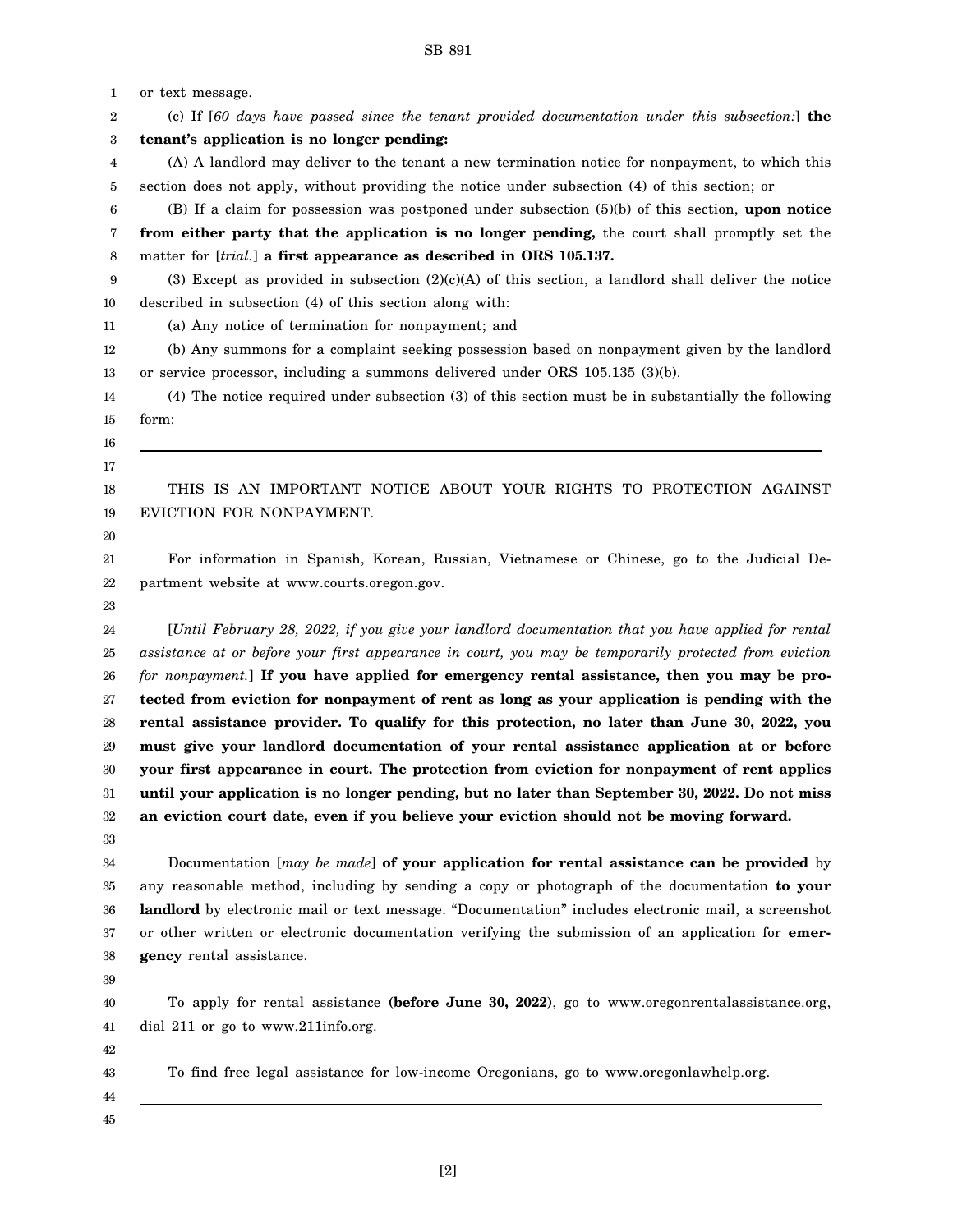1 2 3 (5)(a) A court shall enter a judgment dismissing a complaint for possession that is based on a termination notice for nonpayment if the court determines that: (A) The landlord failed to attach the notice as required under subsection (3) of this section.

4 5 6 (B) The tenant's nonpayment was substantially caused by the landlord's failure to reasonably participate with a rental assistance program. This subparagraph does not require that a landlord apply for compensation under section 2, chapter 3, Oregon Laws 2020 (third special session).

7 8 (C) The landlord [*receives rental assistance covering the rent*] **has received rental assistance or any other payment covering the nonpayment amount** owed under the notice.

9 10 (D) The tenant provided the landlord with documentation of application for rental assistance as described in subsection (2) of this section before the claim was filed.

11 12 13 14 15 (b) If the tenant provides the landlord or court with documentation of application for rental assistance as described in subsection (2) of this section at any time after the landlord commenced the action for possession and at or before the first appearance, at the first appearance the court shall, on its own motion, postpone the first appearance [*to a date not earlier than 60 days after the documentation was delivered.*] **until the tenant's application is no longer pending.**

16 (6) If a landlord violates this section:

17 18 (a) A tenant may obtain injunctive relief to recover possession or address any other violation[*;*]**.**

19 (b) The tenant has a defense to an action for possession by the landlord.

20 21 (7) Notwithstanding ORS 105.137 (4), if a claim for possession is dismissed under this section, the tenant is not entitled to prevailing party fees, costs or attorney fees if the landlord:

22 23 24 25 (a) Delivered to the tenant all notices required under subsection (3) of this section as required; (b) Did not know, and did not have reasonable cause to know, at the time of commencing the action that the tenant had provided documentation of application for rental assistance under subsection (2) of this section; and

26 27 (c) Promptly dismissed the action upon becoming aware of the documentation of application for **emergency** rental assistance.

28 29 **SECTION 3. The amendments to section 2, chapter 420, Oregon Laws 2021, by section 2 of this 2021 second special session Act apply to:**

30 31 32 33 34 **(1) Termination notices for nonpayment given before, on or after the effective date of this 2021 second special session Act, except that termination notices given before the effective date of this 2021 second special session Act may include the form of notice under section 2 (4), chapter 420, Oregon Laws 2021, that was in effect on the date the termination notice was given.**

35 36 37 38 39 **(2) Actions for possession filed before, on or after the effective date of this 2021 second special session Act that have not resulted in a judgment for possession, except that a summons for a complaint seeking possession based on nonpayment given before the effective date of this 2021 second special session Act may include the form of notice under section 2 (4), chapter 420, Oregon Laws 2021, that was in effect on the date the summons was given.**

40 41 42 **(3) Applications for compensation for nonpayment under section 9, chapter 420, Oregon Laws 2021, that are submitted on or after the effective date of this 2021 second special session Act.**

43 **SECTION 4.** Section 5, chapter 420, Oregon Laws 2021, is amended to read:

44 45 **Sec. 5.** The clerk shall include [*the notice described in section 2 (4) of this 2021 Act*] with the summons and complaint mailed to a defendant under ORS 105.135 (3)(a)[*.*]**:**

SB 891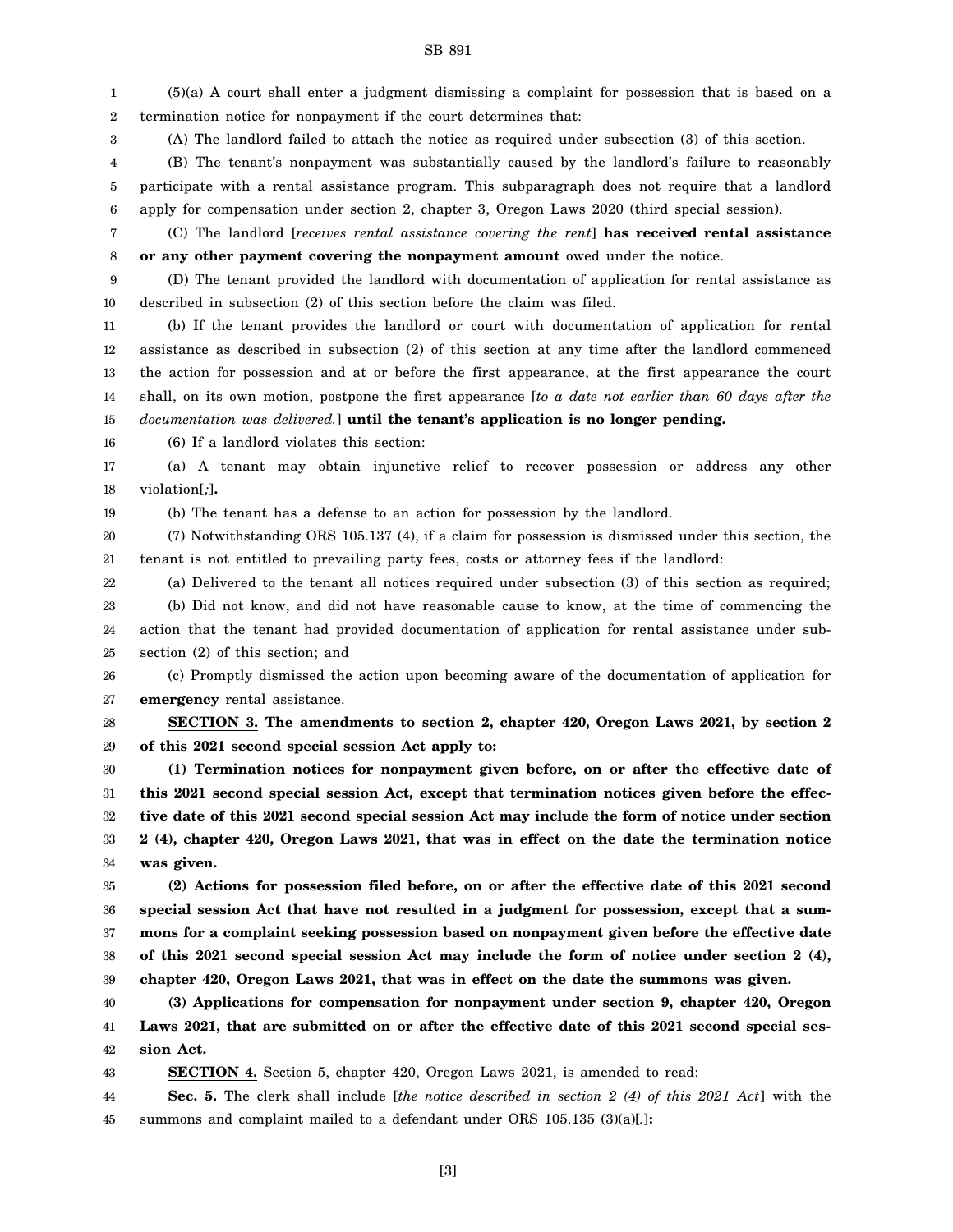1 2 3 4 5 6 7 8 9 10 11 12 13 14 15 16 17 18 19 20 21 22 23 24 25 26 27 28 29 30 31 32 33 34 35 36 37 38 39 40 41 42 43 44 45 **(1) A copy of the notice described in section 2 (4), chapter 420, Oregon Laws 2021; and (2) The following statement: "Low-income tenants who have received a court summons about an eviction case may contact the Eviction Defense Project at (888) 585-9638 or e-mail evictiondefense@oregonlawcenter.org to seek free legal defense." SECTION 5.** Section 7, chapter 420, Oregon Laws 2021, is amended to read: **Sec. 7.** In distributing **emergency** rental assistance to residential tenants funded by federal, state or local moneys[*,*]**: (1) The Housing and Community Services Department shall prioritize processing of eligible applications for tenants who have applied for rental assistance on or before December 1, 2021, before providing assistance to subsequent applicants. (2)** The Housing and Community Services Department, other public bodies and local governments, along with their subgrantees, shall**: (a)** Promptly provide a dated application receipt to each tenant who applies for assistance. The receipt may be in an electronic format. **(b) Close an application, after notice to the tenant of potential closure, if the provider reasonably determines that the tenant is no longer participating. (c) If, upon qualifying circumstance, an application is approved and payment is made to a person other than the tenant's landlord, provide a dated notice of payment to the tenant's landlord at any known address or electronic mail address. (d) If an application is denied or is otherwise closed without payment, provide a dated notice of the denial or closure to the tenant and to the tenant's landlord at any known address or electronic mail address. SECTION 6.** Section 5, chapter 420, Oregon Laws 2021, as amended by section 4 of this 2021 second special session Act, is amended to read: **Sec. 5.** The clerk shall include with the summons and complaint mailed to a defendant under ORS 105.135 (3)(a)[*:*] [*(1) A copy of the notice described in section 2 (4), chapter 420, Oregon Laws 2021; and*] [*(2)*] the following statement: "Low-income tenants who have received a court summons about an eviction case may contact the Eviction Defense Project at (888) 585-9638 or e-mail evictiondefense@oregonlawcenter.org to seek free legal defense." **SECTION 7. The amendments to section 5, chapter 420, Oregon Laws 2021, by section 6 of this 2021 second special session Act become operative October 1, 2022. SECTION 8.** Section 22, chapter 3, Oregon Laws 2020 (third special session), as amended by section 4, chapter 39, Oregon Laws 2021, is amended to read: **Sec. 22.** (1) The amendments to ORS 105.113 by section 20, chapter 3, Oregon Laws 2020 (third special session), become operative on July 1, 2021. (2) The amendments to ORS 90.385[*, 90.394 and 105.124 by sections 18, 19 and 21*] **by section 18**, chapter 3, Oregon Laws 2020 (third special session), become operative on March 1, 2022. **(3) The amendments to ORS 90.394 and 105.124 by sections 19 and 21, chapter 3, Oregon Laws 2020 (third special session), become operative on October 1, 2022. SECTION 9.** Section 8, chapter 420, Oregon Laws 2021, is amended to read: **Sec. 8.** [*Sections 2, 5, 6 and 7 of this 2021 Act are repealed on March 1, 2022.*] **(1) Section 2, chapter 420, Oregon Laws 2021, as amended by section 2 of this 2021 second special session Act, is repealed on October 1, 2022. (2) Section 5, chapter 420, Oregon Laws 2021, as amended by sections 4 and 6 of this 2021**

## SB 891